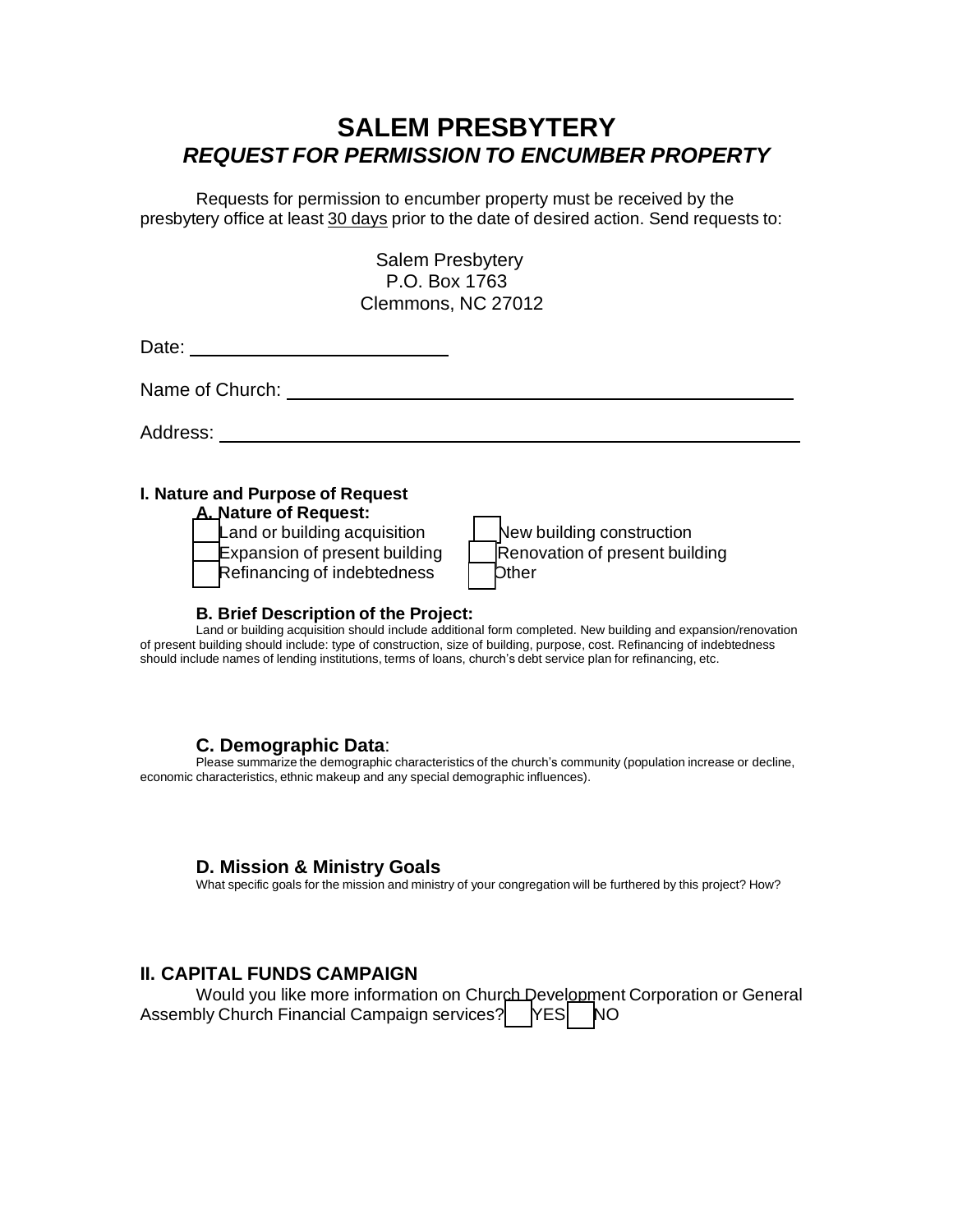# **III. FINANCIAL DATA**<br>Total cost of project:

Amount of cash in hand:

Membership of church:

| Amount of project pledges in hand<br>Project pledges to be received: | _Dates of capital pledge campaign: |
|----------------------------------------------------------------------|------------------------------------|
| Total to be financed:                                                |                                    |
| .                                                                    |                                    |

Legal description(s) of all property to be mortgaged as collateral for loan:

## **IV. CONGREGATIONAL ACTION**

A. Attach a copy of the text of the congregational action(s) regarding this project:

| B. List the congregational tally on the above motion(s):<br>1 FOR |  | 1 AGAINST |  | 1 ABSTENTIONS                   |  |  |  |
|-------------------------------------------------------------------|--|-----------|--|---------------------------------|--|--|--|
|                                                                   |  |           |  |                                 |  |  |  |
|                                                                   |  |           |  |                                 |  |  |  |
| Date of Congregational approval:                                  |  |           |  | Signature of Clerk or Moderator |  |  |  |
|                                                                   |  |           |  |                                 |  |  |  |
| <b>Presbytery Action:</b>                                         |  |           |  |                                 |  |  |  |
| <b>Property Committee:</b>                                        |  |           |  |                                 |  |  |  |
| Date of Action by Mission Council:                                |  |           |  |                                 |  |  |  |
| [ ] Approved [ ] Not approved (specify reasons on back)           |  |           |  |                                 |  |  |  |
|                                                                   |  |           |  |                                 |  |  |  |

Signature of Stated Clerk: